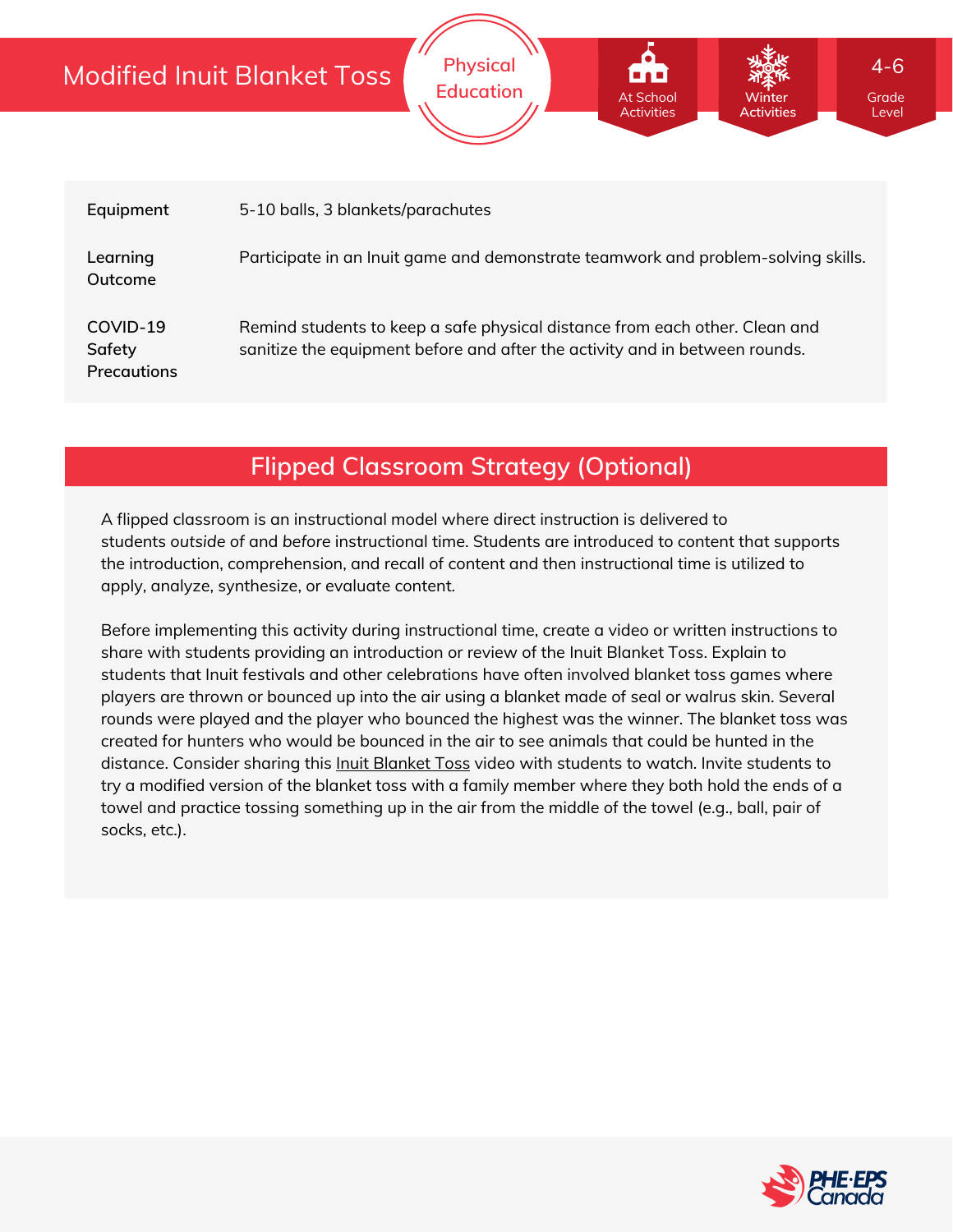# **Activity Description**

If utilizing a flipped classroom approach, remind students to apply the techniques they utilized when practicing the blanket toss with a family member. If not utilizing a flipped classroom approach, provide an introduction or review of the Inuit Blanket Toss to students. Explain that Inuit festivals and other celebrations have often involved blanket toss games where players are thrown or bounced up into the air using a blanket made of seal or walrus skin. Several rounds were played and the player who bounced the highest was the winner. The blanket toss was created for hunters who would be bounced in the air to see animals that could be hunted in the [distance.](https://www.youtube.com/watch?v=89UxProKaX0) Consider sharing this Inuit Blanket Toss video with students to watch.

Divide students into three groups. Provide each group with a blanket or parachute and one ball. Group members spread out around the blanket, each holding onto a section. One group member places the ball onto the blanket and groups decide how they will know when to toss the ball (e.g., one group member calling it, all counting, etc.). Groups practice tossing the ball on the blanket to see how high they can toss the ball. Once groups are comfortable doing this, they can try different variations of the toss, such as putting multiple balls on their blanket and tossing them off the blanket to group members who are acting as catchers to catch the balls as they are tossed. Groups can also work together to pass a ball back and forth to each other. Encourage students to come up with other variations of the game and play them as well.

# **Physical Education Competencies Reflection Questions**



#### **MOVE**

**Develop psychomotor skills, tactics, and strategies that facilitate a variety of physical activities across diverse environments.**



## **THINK**

**Develop cognitive skills and strategies for a variety of movement contexts that facilitate critical thinking, decision making, and problem solving.**



# **FEEL**

**Develop affective skills and strategies that facilitate healthy and safe relationships with themselves, with others, and with their environment.**

#### **ACT**

**Practice behaviour skills and strategies that facilitate movement competence and confidence.**



Reflection is important to support learning during physical education. Consider asking students the reflection questions below and discuss the answers together.

- *How did your tossing technique change from the beginning of the activity to the end of the activity?*
- *What did your group do to be successful at tossing the ball(s)?*





Level

4-6

**Winter Activities**

At School Activities